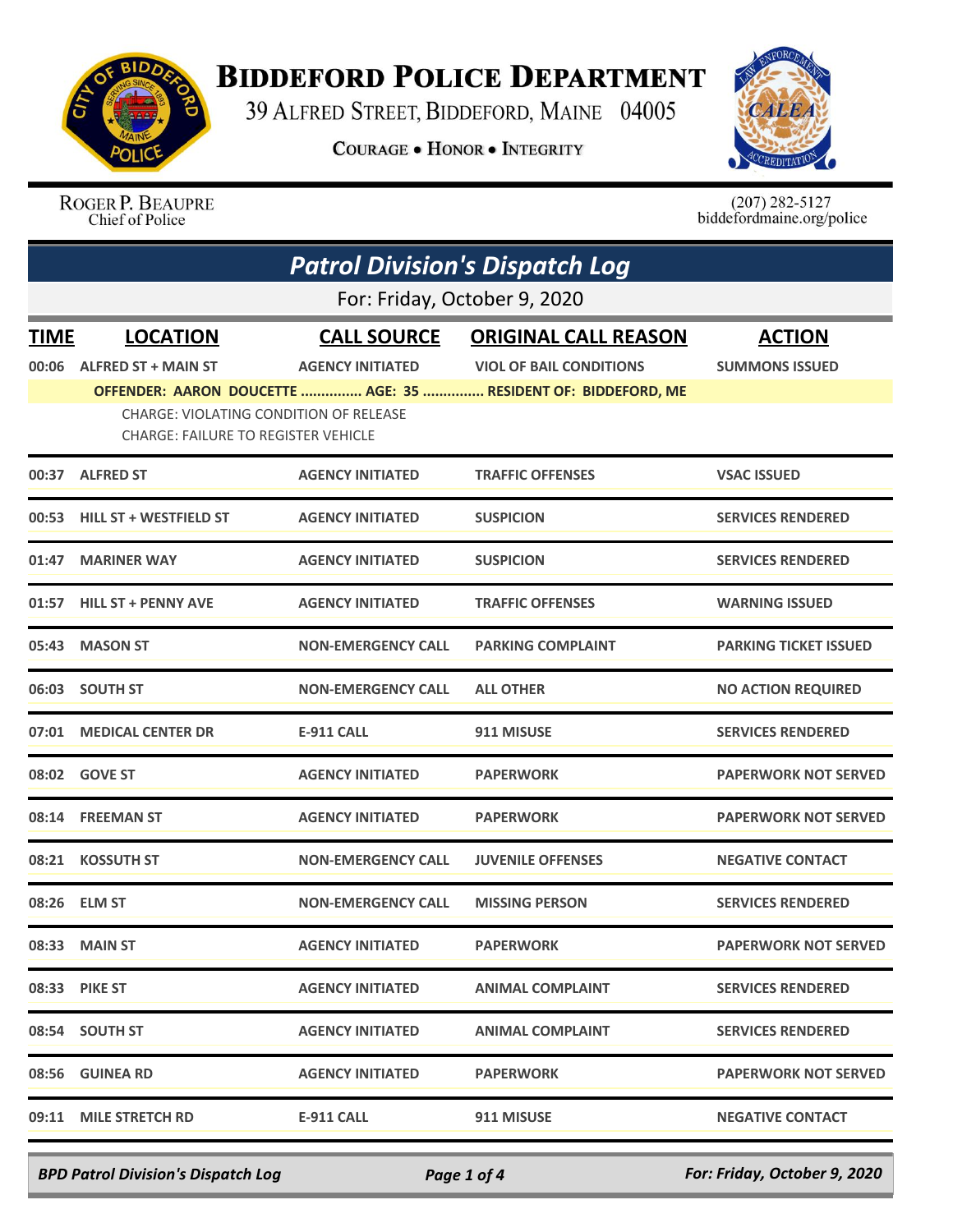| <b>TIME</b>                                   | <b>LOCATION</b>               | <b>CALL SOURCE</b>                | <b>ORIGINAL CALL REASON</b>                                     | <b>ACTION</b>               |  |
|-----------------------------------------------|-------------------------------|-----------------------------------|-----------------------------------------------------------------|-----------------------------|--|
|                                               | 09:14 WEST ST                 | <b>AGENCY INITIATED</b>           | <b>TRAFFIC OFFENSES</b>                                         | <b>VSAC ISSUED</b>          |  |
|                                               | 09:39 ALFRED ST               | <b>WALK-IN AT STATION</b>         | <b>COURT ORDERED CHECK IN</b>                                   | <b>SERVICES RENDERED</b>    |  |
|                                               | 09:59 ALFRED ST + PRECOURT ST | <b>NON-EMERGENCY CALL</b>         | <b>TRAFFIC LIGHT MALFUNCTION</b>                                | <b>NO ACTION REQUIRED</b>   |  |
|                                               | 10:24 RIVER RD + SCOTLAND DR  | <b>RADIO</b>                      | <b>ANIMAL COMPLAINT</b>                                         | <b>SERVICES RENDERED</b>    |  |
| 10:27                                         | <b>MYRTLE ST</b>              | <b>E-911 CALL</b>                 | 911 MISUSE                                                      | <b>DISPATCH HANDLED</b>     |  |
|                                               | 10:52 MAIN ST                 | <b>AGENCY INITIATED</b>           | <b>ANIMAL COMPLAINT</b>                                         | <b>SERVICES RENDERED</b>    |  |
| 11:04                                         | <b>ELM ST</b>                 | <b>AGENCY INITIATED</b>           | <b>PAPERWORK</b>                                                | <b>PAPERWORK NOT SERVED</b> |  |
|                                               | 11:07 HILLS BEACH RD          | <b>AGENCY INITIATED</b>           | <b>SHELLFISH VIOLATION</b>                                      | <b>SERVICES RENDERED</b>    |  |
|                                               | 11:09 SULLIVAN ST             | <b>NON-EMERGENCY CALL</b>         | <b>CIVIL COMPLAINT</b>                                          | <b>CIVIL COMPLAINT</b>      |  |
| 11:29                                         | <b>MOUNTAIN RD</b>            | <b>AGENCY INITIATED</b>           | <b>TRAFFIC OFFENSES</b>                                         | <b>VSAC ISSUED</b>          |  |
|                                               | 11:57 ELM ST                  | <b>AGENCY INITIATED</b>           | <b>TRAFFIC OFFENSES</b>                                         | <b>WARNING ISSUED</b>       |  |
|                                               | 12:07 ELM ST                  | <b>AGENCY INITIATED</b>           | <b>TRAFFIC OFFENSES</b>                                         | <b>VSAC ISSUED</b>          |  |
|                                               | 12:15 GUINEA RD               | <b>NON-EMERGENCY CALL</b>         | <b>FRAUD / SCAM</b>                                             | <b>REPORT TAKEN</b>         |  |
| 12:39                                         | <b>BOULDER WAY</b>            | <b>NON-EMERGENCY CALL</b>         | <b>MENTAL ILLNESS CASES</b>                                     | <b>SERVICES RENDERED</b>    |  |
|                                               | 13:13 COMMERCIAL ST           | <b>NON-EMERGENCY CALL</b>         | <b>FUEL BURN</b>                                                | <b>NO ACTION REQUIRED</b>   |  |
|                                               | 13:18 FOSS ST                 | <b>NON-EMERGENCY CALL</b>         | <b>ASSIST OTHER AGENCY</b>                                      | <b>NEGATIVE CONTACT</b>     |  |
|                                               | 14:39 GOVE ST                 | E-911 CALL                        | 911 MISUSE                                                      | <b>DISPATCH HANDLED</b>     |  |
|                                               | 14:48 ALFRED ST               | <b>NON-EMERGENCY CALL</b>         | <b>DRUG BOX</b>                                                 | <b>SERVICES RENDERED</b>    |  |
|                                               | 16:00 ELM ST + GOOCH ST       | AGENCY INITIATED TRAFFIC OFFENSES |                                                                 | <b>SERVICES RENDERED</b>    |  |
|                                               |                               |                                   | OFFENDER: KATRINA L WRIGHT  AGE: 36  RESIDENT OF: WESTBROOK, ME |                             |  |
| CHARGE: OPERATING WITH SUSPENDED REGISTRATION |                               |                                   |                                                                 |                             |  |
|                                               | 16:10 ALFRED ST               | <b>AGENCY INITIATED</b>           | <b>TRAFFIC OFFENSES</b>                                         | <b>WARNING ISSUED</b>       |  |
|                                               | 16:14 ELM ST + ORCHARD ST     | <b>AGENCY INITIATED</b>           | <b>TRAFFIC OFFENSES</b>                                         | <b>WARNING ISSUED</b>       |  |
|                                               | 16:37 BIRCH ST + FOSS ST      | E-911 CALL                        | 911 MISUSE                                                      | <b>DISPATCH HANDLED</b>     |  |
|                                               | 16:45 ALFRED ST + DENTAL AVE  | <b>AGENCY INITIATED</b>           | <b>TRAFFIC OFFENSES</b>                                         | <b>WARNING ISSUED</b>       |  |
|                                               | 16:57 ALFRED ST               | <b>NON-EMERGENCY CALL</b>         | <b>PAPERWORK</b>                                                | <b>SERVICES RENDERED</b>    |  |
|                                               |                               |                                   |                                                                 |                             |  |

*BPD Patrol Division's Dispatch Log Page 2 of 4 For: Friday, October 9, 2020*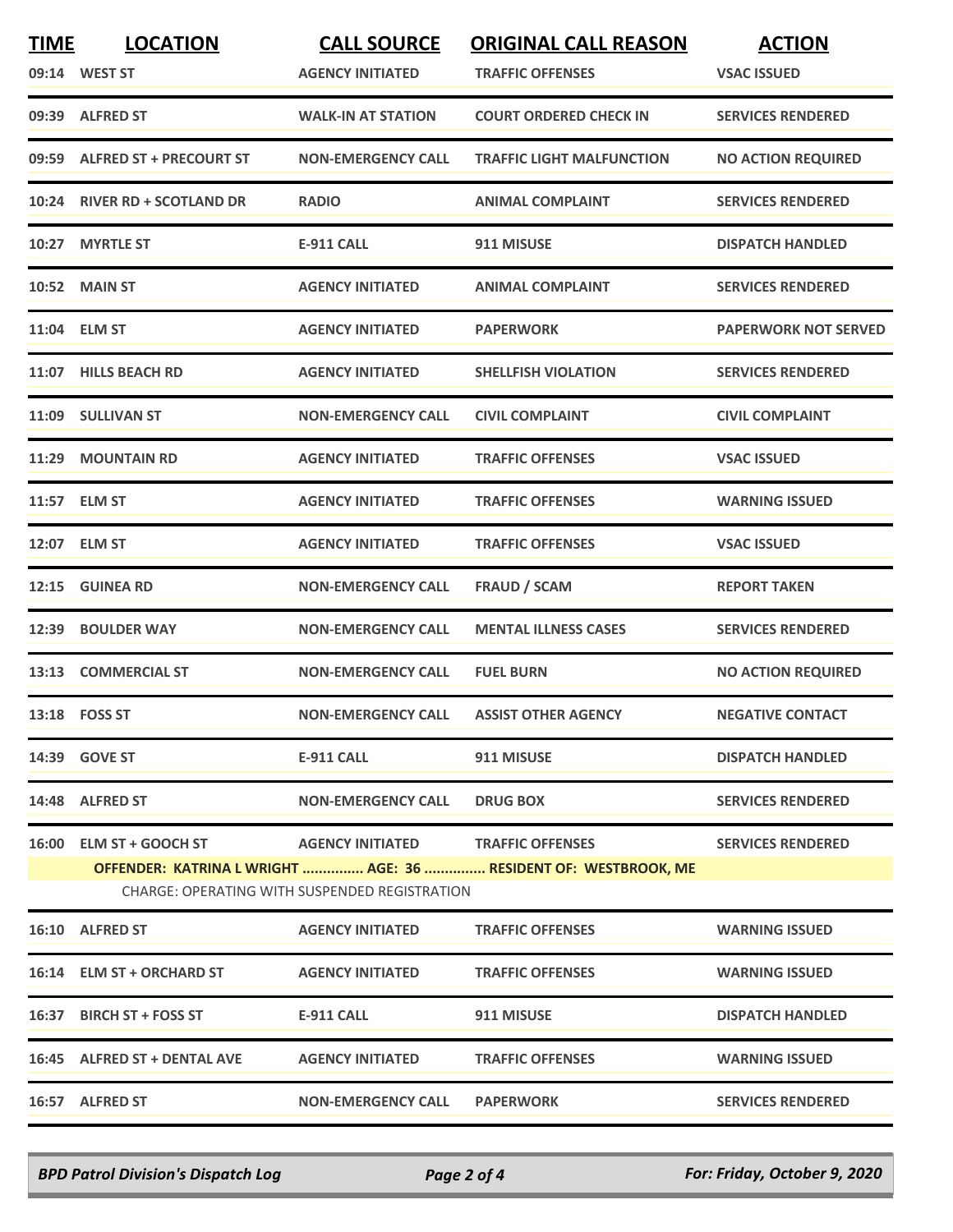| <b>TIME</b> | <b>LOCATION</b><br>17:24 SOUTH ST + CATHEDRAL OAKS D E-911 CALL                                | <b>CALL SOURCE</b>        | <b>ORIGINAL CALL REASON</b><br><b>CHECK WELFARE</b>                                                     | <b>ACTION</b><br><b>NEGATIVE CONTACT</b> |  |
|-------------|------------------------------------------------------------------------------------------------|---------------------------|---------------------------------------------------------------------------------------------------------|------------------------------------------|--|
|             | 17:28 ELM ST                                                                                   | <b>AGENCY INITIATED</b>   | <b>TRAFFIC OFFENSES</b>                                                                                 | <b>WARNING ISSUED</b>                    |  |
|             | 17:33 WEST COLE RD                                                                             | <b>E-911 CALL</b>         | <b>ASSIST CITIZEN</b>                                                                                   | <b>TRANSPORT TO HOSPITAL</b>             |  |
|             | 17:35 OAK ST                                                                                   | <b>E-911 CALL</b>         | 911 MISUSE                                                                                              | <b>DISPATCH HANDLED</b>                  |  |
|             | 17:36 HORRIGAN CT                                                                              | <b>E-911 CALL</b>         | <b>ASSAULT</b>                                                                                          | <b>REPORT TAKEN</b>                      |  |
|             | 17:53 FOSS ST                                                                                  | <b>NON-EMERGENCY CALL</b> | <b>ASSIST OTHER AGENCY</b>                                                                              | <b>SERVICES RENDERED</b>                 |  |
|             | 18:14 PEARL ST                                                                                 | <b>NON-EMERGENCY CALL</b> | <b>ARTICLES LOST/FOUND</b>                                                                              | <b>REMOVED HAZARD</b>                    |  |
|             | 18:17 GREEN ST                                                                                 | <b>E-911 CALL</b>         | <b>DRUG</b>                                                                                             | <b>UNFOUNDED</b>                         |  |
|             | 18:23 MAY ST                                                                                   | <b>NON-EMERGENCY CALL</b> | <b>CHECK WELFARE</b>                                                                                    | <b>SERVICES RENDERED</b>                 |  |
|             | 18:34 ELM ST                                                                                   | <b>NON-EMERGENCY CALL</b> | <b>SUSPICION</b>                                                                                        | <b>SERVICES RENDERED</b>                 |  |
|             | 19:09 VINCENT AVE                                                                              | <b>NON-EMERGENCY CALL</b> | <b>SUSPICION</b>                                                                                        | <b>NEGATIVE CONTACT</b>                  |  |
|             | 19:30 GLAUDE AVE                                                                               | <b>E-911 CALL</b>         | <b>SUSPICION</b>                                                                                        | <b>SERVICES RENDERED</b>                 |  |
|             | 19:42 ALFRED ST + MARINER WAY                                                                  | <b>E-911 CALL</b>         | <b>DISABLED VEHICLE</b>                                                                                 | <b>VEHICLE TOWED</b>                     |  |
|             | 19:49 MAIN ST + WATER ST                                                                       | <b>NON-EMERGENCY CALL</b> | <b>ALL OTHER</b>                                                                                        | <b>NEGATIVE CONTACT</b>                  |  |
|             | 19:59 ELM ST + WENTWORTH CT                                                                    | <b>E-911 CALL</b>         | 911 MISUSE                                                                                              | <b>DISPATCH HANDLED</b>                  |  |
|             | 20:04 POOL ST                                                                                  | <b>WALK-IN AT STATION</b> | <b>ASSIST CITIZEN</b>                                                                                   | <b>DISPATCH HANDLED</b>                  |  |
|             | 20:22 ALFRED ST                                                                                | <b>NON-EMERGENCY CALL</b> | <b>COURT ORDERED CHECK IN</b>                                                                           | <b>DISPATCH HANDLED</b>                  |  |
|             | 20:33 PEARL ST                                                                                 | <b>NON-EMERGENCY CALL</b> | <b>ARTICLES LOST/FOUND</b>                                                                              | <b>UNFOUNDED</b>                         |  |
|             | 20:43 ADAMS ST                                                                                 | <b>NON-EMERGENCY CALL</b> | <b>CHECK WELFARE</b>                                                                                    | <b>TRANSPORT TO HOSPITAL</b>             |  |
|             | 21:28 FREE ST                                                                                  | <b>NON-EMERGENCY CALL</b> | <b>PARKING COMPLAINT</b>                                                                                | <b>NO VIOLATION</b>                      |  |
| 22:14       | <b>PHILLIPS LN</b>                                                                             | <b>NON-EMERGENCY CALL</b> | <b>VEHICLE CRASH - POLICE ONLY</b><br>OFFENDER: BRANT JEFFREY BECKER  AGE: 55  RESIDENT OF: ARUNDEL, ME | <b>SUMMONS ISSUED</b>                    |  |
|             | CHARGE: OPERATING WHILE LICENSE SUSPENDED OR REVOKED<br>CHARGE: VIOLATING CONDITION OF RELEASE |                           |                                                                                                         |                                          |  |
| 23:26       | WEST ST + PROSPECT ST                                                                          | <b>AGENCY INITIATED</b>   | <b>TRAFFIC OFFENSES</b>                                                                                 | <b>WARNING ISSUED</b>                    |  |
|             | 23:32 PROSPECT ST + HILLSIDE AVE                                                               | <b>AGENCY INITIATED</b>   | <b>TRAFFIC OFFENSES</b>                                                                                 | <b>WARNING ISSUED</b>                    |  |

*BPD Patrol Division's Dispatch Log Page 3 of 4 For: Friday, October 9, 2020*